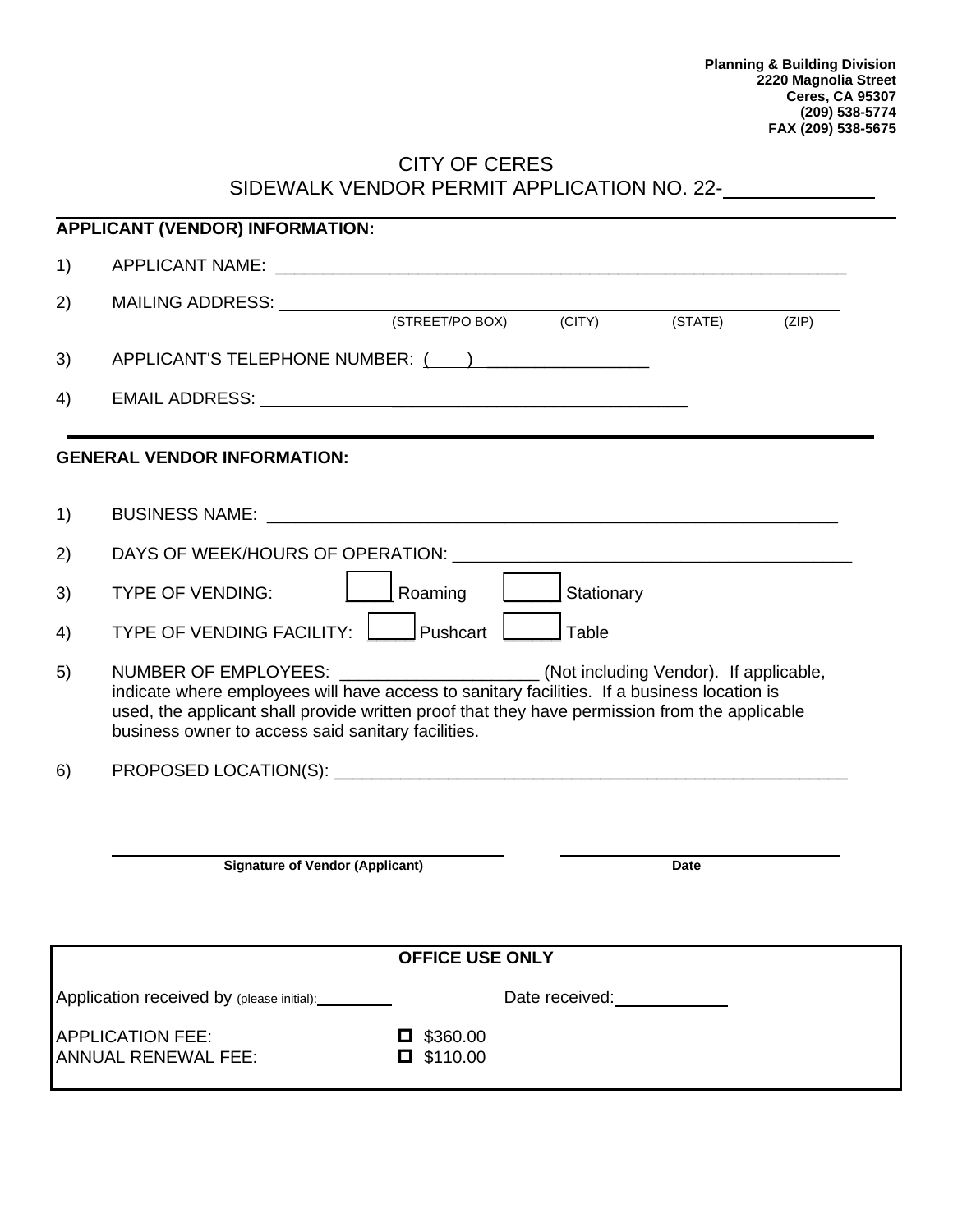#### **\* SUBMITTAL REQUIREMENTS**

- Insurance Certificate (Commercial General Liability of a minimum of \$1,000,000 per occurrence and naming the City of Ceres as an additional insured). Proof of comprehensive general liability insurance protecting the permittee and the City from all claims against any injury, death, loss or damage as a result of wrongful or negligent acts or omissions by the permittee. Such insurance shall name as additional insured the City and shall provide that the policy shall not terminate or be canceled prior to the expiration date without 30 days advance written notice to the City.
- $\square$  Signed City of Ceres Indemnification Form.
- $\Box$  If located on any portion of private property, written consent from the property owner is also required.
- □ Copy of Health Permit(s) from the Stanislaus County's Department of Environmental Health.
- $\Box$  A copy of a valid California's driver's license.
- $\Box$  If applicable, provide a list of the names, addresses, and phone numbers of the employees that would be operating from the pushcart/table.
- $\Box$  Photos showing the different views of the vending pushcart and include the dimensions of the Cart (or table if stationary).
- $\Box$  Provide a list of the specific items proposed for sale at the vending pushcart/table.
- □ Answer the following Questions:
	- 1. Has the applicant at any time been convicted of a felony or of any offense involving moral turpitude or has been convicted of any narcotics violation? Yes  $\Box$  No  $\Box$  . If yes, please explain:

\_\_\_\_\_\_\_\_\_\_\_\_\_\_\_\_\_\_\_\_\_\_\_\_\_\_\_\_\_\_\_\_\_\_\_\_\_\_\_\_\_\_\_\_\_\_\_\_\_\_\_\_\_\_\_\_\_\_\_\_\_\_\_\_\_\_\_\_\_\_\_\_\_\_\_\_\_\_

\_\_\_\_\_\_\_\_\_\_\_\_\_\_\_\_\_\_\_\_\_\_\_\_\_\_\_\_\_\_\_\_\_\_\_\_\_\_\_\_\_\_\_\_\_\_\_\_\_\_\_\_\_\_\_\_\_\_\_\_\_\_\_\_\_\_\_\_\_\_\_\_\_\_\_\_\_\_\_\_

2. Has the applicant ever been granted a permit or license to engage in any business within the City of Ceres or elsewhere where said permit or license has been revoked? Yes\_1 No  $\Box$ . If yes, please explain:

\_\_\_\_\_\_\_\_\_\_\_\_\_\_\_\_\_\_\_\_\_\_\_\_\_\_\_\_\_\_\_\_\_\_\_\_\_\_\_\_\_\_\_\_\_\_\_\_\_\_\_\_\_\_\_\_\_\_\_\_\_\_\_\_\_\_\_\_\_\_\_\_\_\_\_\_\_\_\_

\_\_\_\_\_\_\_\_\_\_\_\_\_\_\_\_\_\_\_\_\_\_\_\_\_\_\_\_\_\_\_\_\_\_\_\_\_\_\_\_\_\_\_\_\_\_\_\_\_\_\_\_\_\_\_\_\_\_\_\_\_\_\_\_\_\_\_\_\_\_\_\_\_\_\_\_\_\_\_\_\_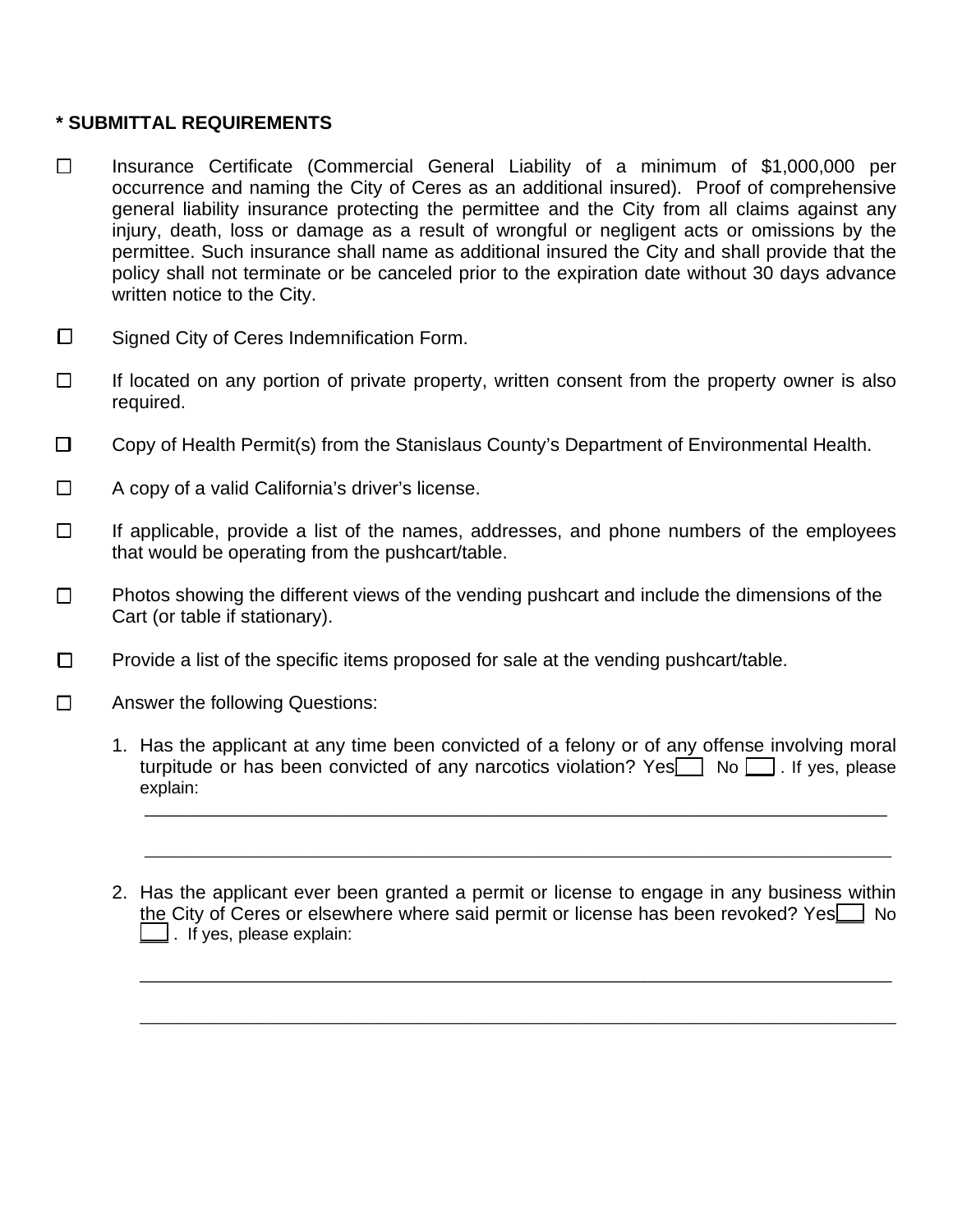$\Box$  Submit thirteen (13) copies of the Site Plan on a minimum 11" x 17" sheet in size must be submitted. These plans shall include the following information:

## **Site Plan**

# **A. Sheet 1 – Illustrate the Sidewalk Vendor location on Site/Sidewalk Area**

- A vicinity map on the cover sheet.
- Drawn to scale (i.e.  $1" = 30'$ , etc.) and include a north arrow.
- Dimensions of the property.
- A legend with the following notations: Name of the business; Address/Sidewalk location of where the Vendor proposes to operate.
- Illustrate the location of where applicant proposes to locate vending pushcart.

**\*\* Applications for permits shall be filed a minimum of thirty (30) days prior to the desired date requested for issuance of the permit. Renewal permit applications shall be filed a minimum of thirty (30) days prior to the expiration of any existing permit.**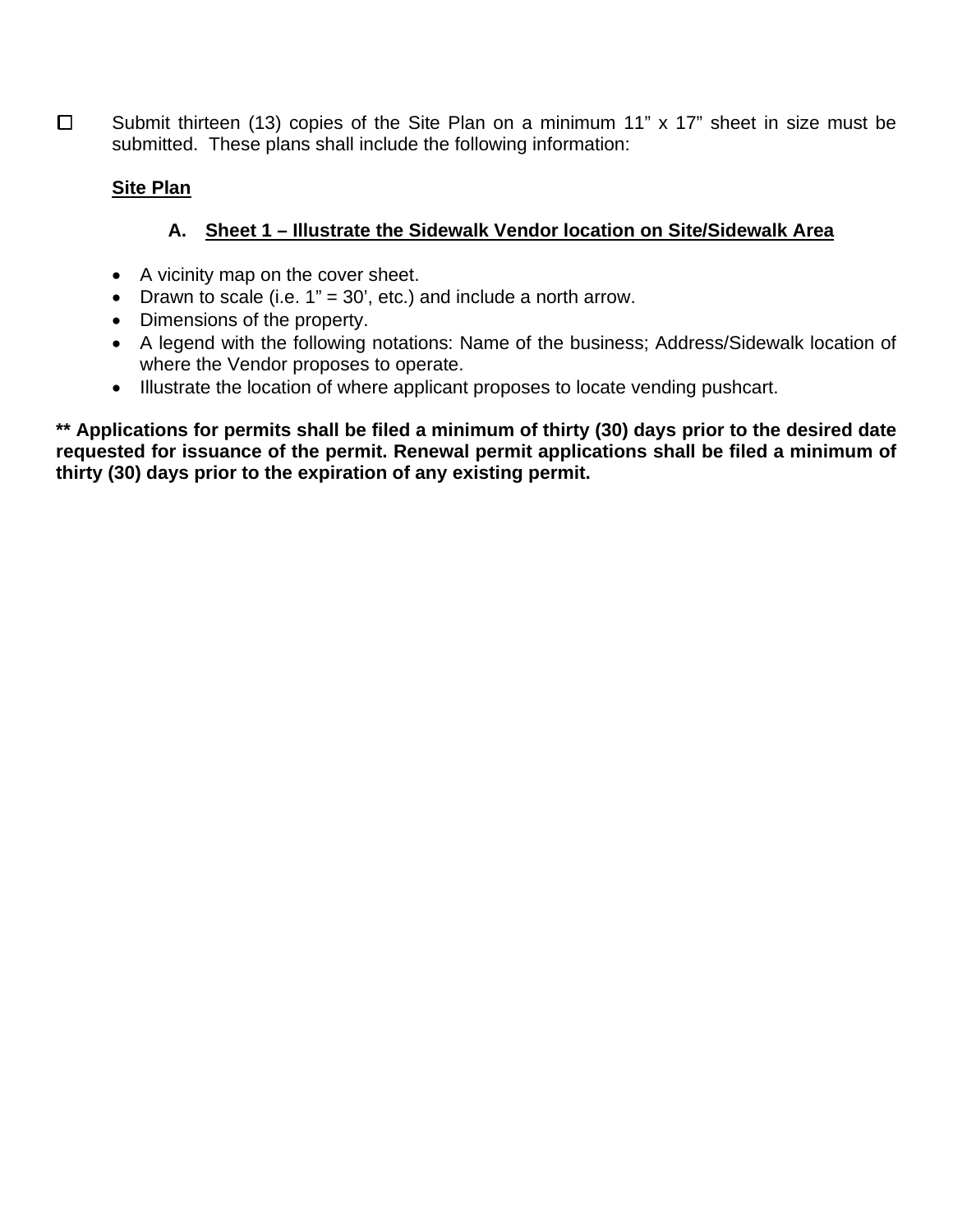

Any permit issued for a Sidewalk Vendor shall be reviewed annually for a possible renewal or a revocation, and it may be reviewed on an as needed basis as determined by the City. If Conditions of Approval and Performance Standards are not being met, then either additional conditions may be imposed at the annual review, or the Permit may be terminated due to failure of compliance. In no case, shall any Sidewalk Vendor be permitted to operate that would subject the public to health and safety concerns.

### **\*\*\* General Conditions and Performance Standards for Sidewalk Vendors**

- $\Box$  Obtain and maintain a copy of a valid City of Ceres Business License.
- **Per Ceres Municipal Code Section 5.17.060 Operating Conditions,** all sidewalk vendors are subject to the following operating conditions when conducting sidewalk vending activities:
	- A. All sidewalk vendor permits shall be displayed conspicuously at all times on the vending cart or the sidewalk vendor's person.
	- B. Sidewalk vendors shall not display more than one sign. The sign shall not exceed ten (10) square feet and shall be affixed to the sidewalk vending cart.
	- C. Sidewalk vendors shall not leave their sidewalk vending cart unattended. Sidewalk vending carts shall not be stored on public property.
	- D. All sidewalk vendors shall allow a City police officer, firefighter, or code enforcement officer, or other City of Ceres Employee, at any time, to inspect their sidewalk vending cart for compliance with the size requirements of this Chapter and to ensure the safe operation of any heating elements used to prepare food.
	- E. Every sidewalk vending cart shall not exceed a total length of six (6) feet, a total width of four (4) feet, or a total height, including a roof, umbrella, or awning of eight (8) feet.
	- F. No sidewalk vending cart shall be motorized.
	- G. All food and merchandise shall be stored either inside or affixed to the sidewalk vendor cart or carried by the sidewalk vendor. Food and merchandise shall not be stored, placed, or kept on any public property. If affixed to the sidewalk vendor cart, the overall space taken up by the sidewalk vendor cart shall not exceed the size requirements provided in this Section.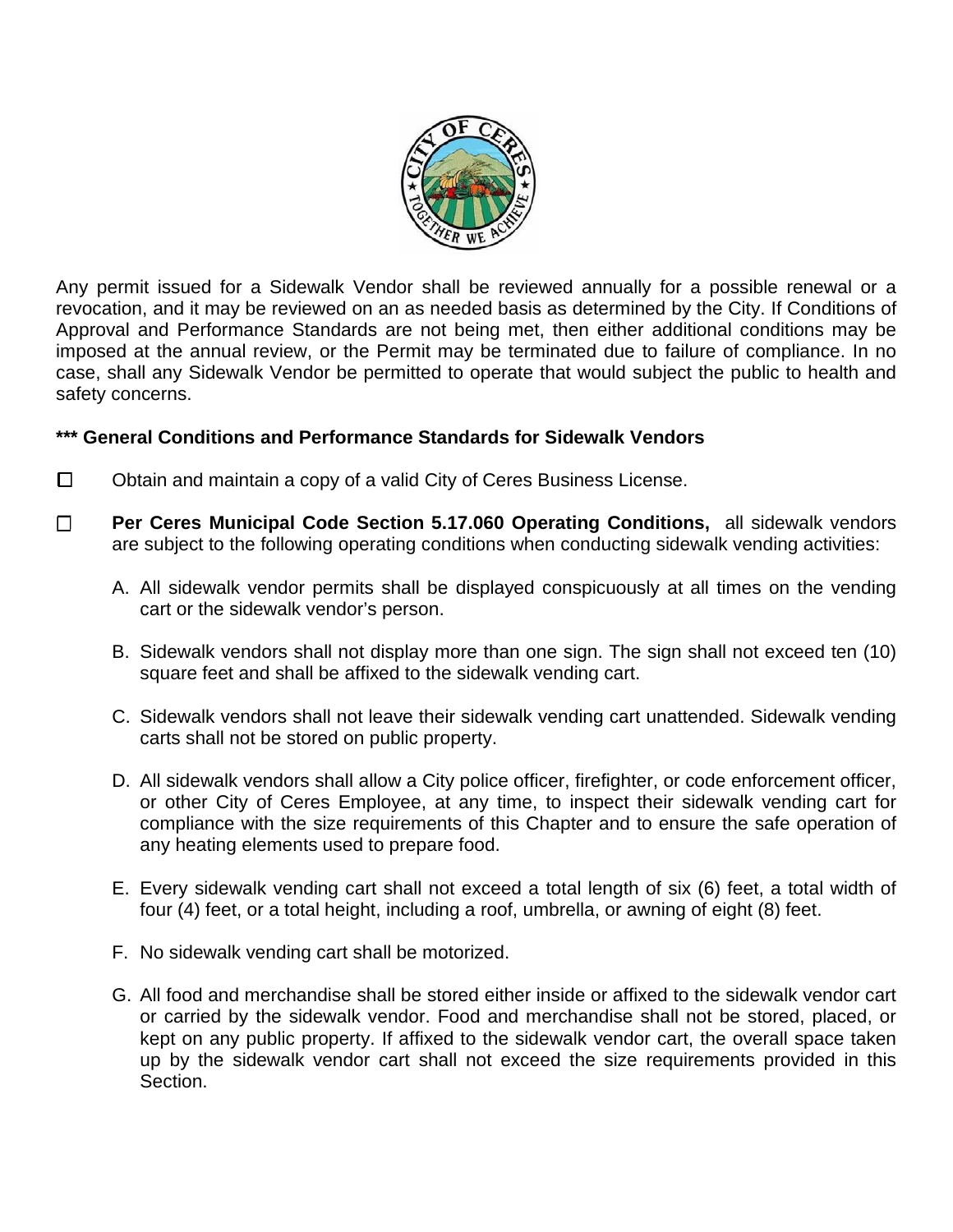- H. Sidewalk vendors that sell food shall maintain a trash container in or on their sidewalk vending cart and shall not empty their trash into public trashcans. The size of the vendor's trash container shall be taken into account when assessing the total size limit of a sidewalk vending cart. Sidewalk vendors shall not leave any location without first picking up, removing, and disposing of all trash or refuse from their operation.
- I. Sidewalk vendors shall maintain the area within which vending activities occur in a clean, safe, sanitary and dust-controlled condition. With the exception of approved stands, Sidewalk vendors shall remove all evidence of vending and leave the site in a clean state at the close of each business day including any generated trash.
- J. Sidewalk vendors may not empty vending cart trash containers into any City refuse container.
- K. Sidewalk vendors shall immediately clean up any food, grease, or other fluid or item related to sidewalk vending activities that falls on public property.
- L. Vending carts shall not be accompanied by accessories, including, but not limited to, tables, chairs, benches, and umbrellas except that one (1) chair and one (1) umbrella may be provided for the purpose of allowing the vendor or an employee to be seated in shade.
- M. Sidewalk vendors shall maintain a minimum four (4) foot clear accessible path free from obstructions, including sidewalk vending carts, and customer queuing area.
- N. Sidewalk vendors shall not approach persons to sell food or merchandise and shall not interfere in any way with anyone engaged in an activity to sell food or merchandise.
- O. Sidewalk vendors shall comply with the Vehicle Code and Health and Safety Code.
- P. Sidewalk vendors shall not operate in an unsafe manner, including but not limited to impeding on or off-site vehicle circulation and obstructing the view of pedestrians by motorists.
- Q. Sidewalk vendors shall provide adequate lighting to ensure customer safety either on the vehicle or at the location of the vehicle during business hours.
- R. If operating in parking lots on private property, sidewalk vendors shall not use or permit use of parking spaces on the property (e.g. for customer queuing, tables, portable restrooms, signs, and any other ancillary equipment) if doing so will adversely affect the required offsite parking available for primary uses(s) of the property during peak periods as determined by the Director.
- S. Sidewalk vendors shall not stop or stand in any clear vision triangle or no parking zone.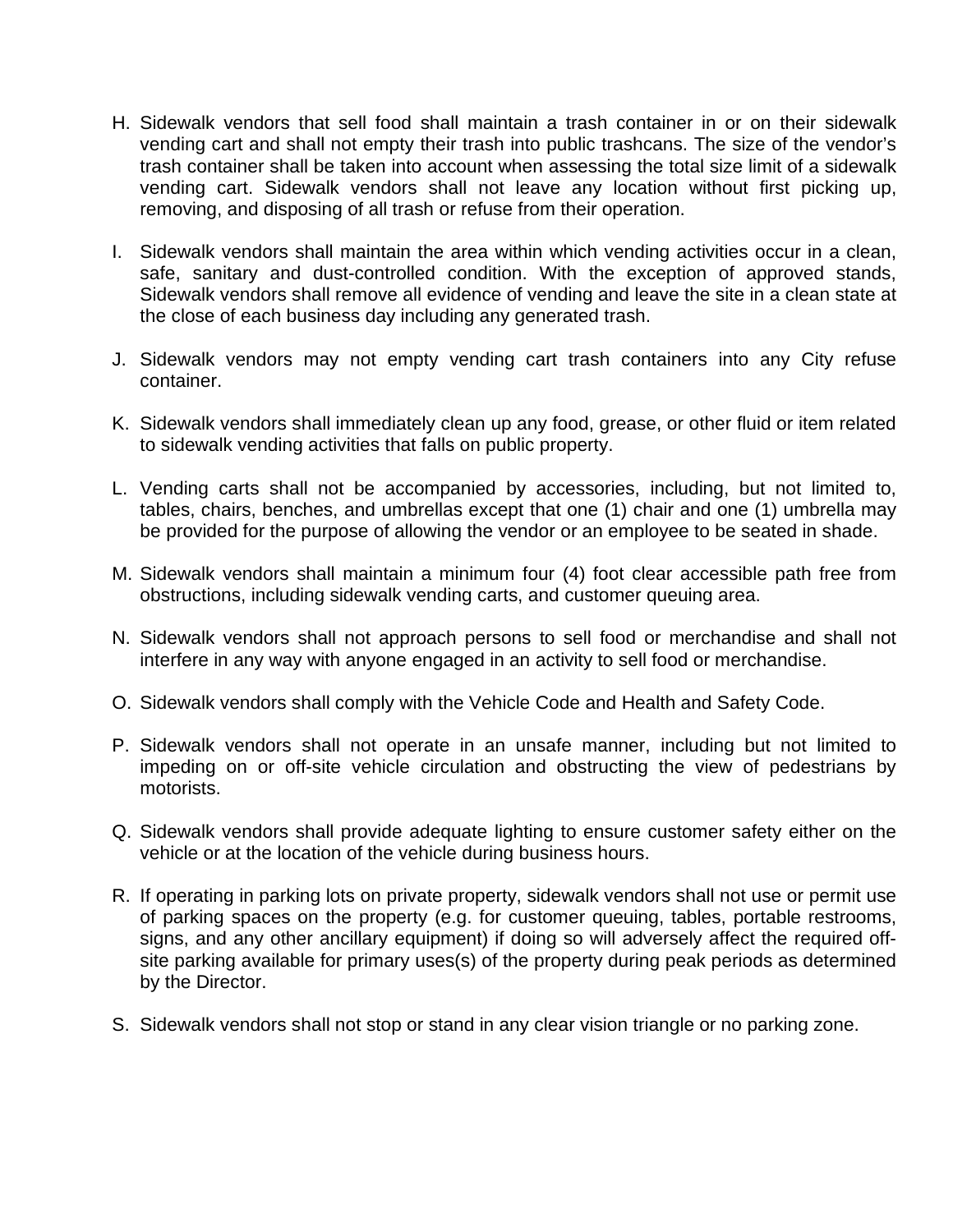- T. Sidewalk vendors shall comply with all applicable City and government requirements, including without limitation, the Americans with Disabilities Act, health and safety regulations and local zoning regulations.
- **Per Ceres Municipal Code Section 5.17.070 Prohibited Activities,** all sidewalk vendors are subject to the following operating conditions:
	- A. Sidewalk vendors shall comply with all operating conditions, including those conditions set forth in Section 5.17.080 and Section 5.17.090.
	- B. Sidewalk vendors and roaming sidewalk vendors shall not engage in any of the following activities:
		- 1. Renting merchandise to customers;
		- 2. Displaying merchandise or food that is not available for immediate sale;
		- 3. Selling of adult-oriented material, cannabis, alcohol, tobacco, or electronic cigarette products;
		- 4. In areas not zoned exclusively for residential use, all sidewalk vendors are prohibited from conducting sidewalk vending activities between the hours of 10:00 p.m. and 7:00 a.m. daily, except that the hours of operation shall not be more restrictive than the hours of operation imposed on other businesses or uses on the same street;
		- 5. In areas zoned exclusively for residential use, roaming sidewalk vendors are prohibited from conducting sidewalk vending activities between the hours of 6:00 p.m. and 9:00 a.m. daily;
		- 6. Knowingly making false statements or misrepresentations during the course of offering food or merchandise for sale;
		- 7. Impeding or obstructing ingress to or egress from any private property or any structure, parking space or loading facility;
		- 8. Selling or otherwise conducting transactions with persons in moving vehicles or vehicles illegally parked or stopped;
		- 9. Causing vehicles to stop in traffic lanes or causing persons to stand in traffic lanes or parking spaces;
		- 10. Vending in a manner that blocks or obstructs the free movement of vehicles, including parked vehicles;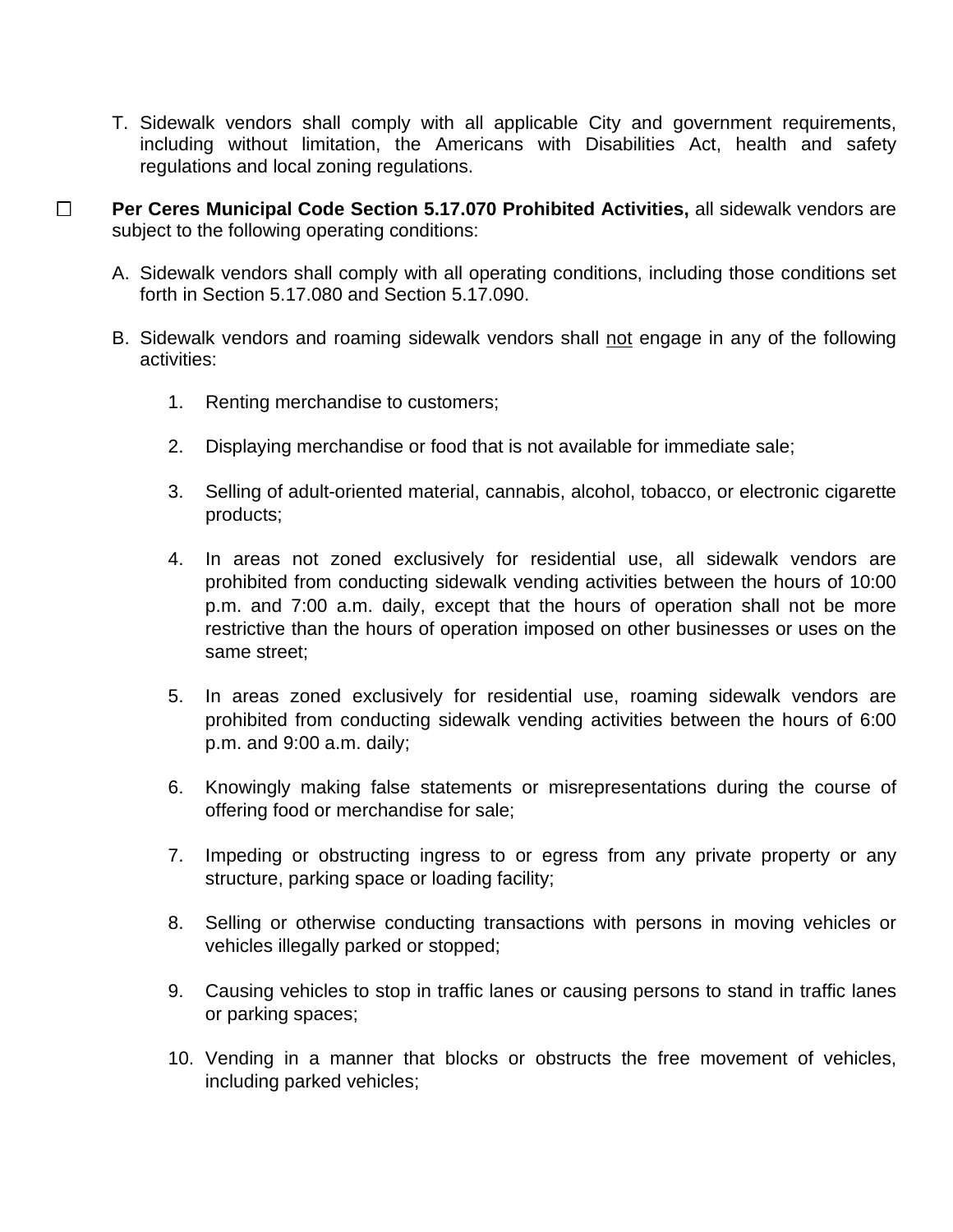- 11. Damaging public or private property, including trees, shrubs, grass, flowers, plants, or vegetation.
- 12. Use of sound, singing, vocalization, verbalization, and noise generating devices to draw attention to the vending location.
- 13. Use of off-premise signs to advertise the vending location.
- 14. Placement of any signage that is not attached or directly affixed to the vending cart. In no circumstance shall attached or affixed signage exceed four (4) square feet.
- **Per Ceres Municipal Code Section 5.17.080 Vending Locations, all sidewalk vendors are** subject to the following operating conditions:
	- A. Stationary sidewalk vending is prohibited in the following areas:
		- 1. Any residential zone in the City.
		- 2. Within three hundred fifty (350) feet of a public or private school in which children at or below the twelfth (12th) grade level are enrolled and which is in session.
	- B. Sidewalk vendors and roaming sidewalk vendors shall not engage in sidewalk vending activities at the following locations:
		- 1. On any private property without the express written consent of the owner or lessee of the property.
		- 2. On any designated emergency vehicle accessway.
		- 3. Within twelve (12) inches of any curb face on all roads.
		- 4. Within fifteen (15) feet of any entrance or exit to a building, structure or facility.
		- 5. Within fifty (50) feet of another sidewalk vendor.
		- 6. Within twenty-five (25) feet of a:
			- a. Fire hydrant;
			- b. Curb which has been designated as yellow or red zone, or a bus zone;
			- c. Trash or recycling containers, bike racks, benches, bus stops, or similar public use items.
		- 7. On any sidewalk where vending equipment and queuing patrons would restrict access requirements under the Americans with Disabilities Act.
		- 8. Within one-thousand (1,000) feet of a permitted certified farmers' market or swap meet during the limited operating hours of that certified farmers' market or swap meet.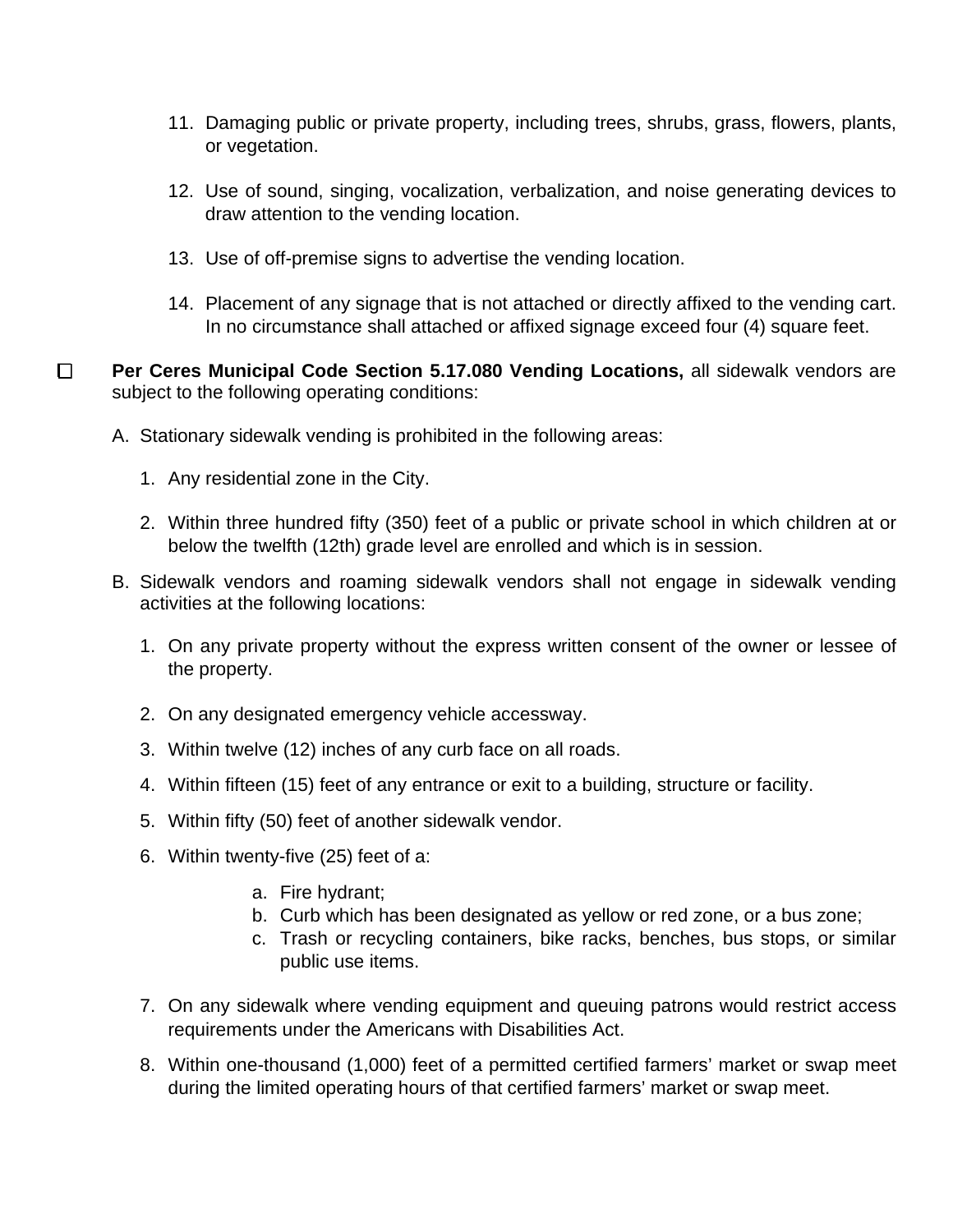- 9. Within one-thousand (1,000) feet of an area designated for a special event permit issued by the City, during the limited duration of the special permit. If the City provides any notice, business interruption mitigation, or other rights to affected businesses or property owners under the City's special permit, such notice will also be provided to any sidewalk vendors specifically permitted to operate in the area, if applicable.
- C. Locations for vending shall be approved by the Director. In addition to any restrictions provided by this Section, vending locations may be further limited by the Director only if the limitation is directly related to objective health, safety or welfare concerns, including but not limited to:
	- 1. The ability of the site to safely accommodate the use;
	- 2. Pedestrian safety.
- D. Vending locations may change only upon written request by an applicant and written approval by the Director.
- **Per Ceres Municipal Code Section 5.17.090 Public Parks, In addition to the conditions,** restrictions, and prohibited activities provided in Sections 5.17.060 through 5.17.080 of this Code, sidewalk vendors operating in a public park shall not:
	- A. Operate outside the park's hours of operation;
	- B. Operate on, or within twenty-five (25) feet of, any sports field or playground equipment area;
	- C. Utilize any bench, table, barbeque pit, covered gathering area, or other publicly-owned structure or amenity in the park in any way as part of the sidewalk vending operation;
	- D. Operate within twenty-five (25) feet of any bench, table, barbeque pit, covered gathering area, or other publicly-owned structure or amenity in the park;
	- E. A stationary sidewalk vendor shall not sell food or merchandise or engage in any sidewalk vending activities at any park where the City has signed an agreement for concessions that exclusively permits the sale of food or merchandise by a concessionaire. Said parks include Smyrna Park and River Bluff Regional Park. Stationary Sidewalk vending is not permitted within 1,000 feet of either of these two parks.

**I have read and understand the Sidewalk Vendor Standard Conditions of Approval and Performance Standards and agree to operate in accordance with these conditions and standards.** 

\_\_\_\_\_\_\_\_\_\_\_\_\_\_\_\_\_\_\_\_\_\_\_\_\_\_\_\_\_\_\_\_ \_\_\_\_\_\_\_\_\_\_\_\_\_\_\_\_\_\_\_\_

Owner/Operator/Vendor Date

\_\_\_\_\_\_\_\_\_\_\_\_\_\_\_\_\_\_\_\_\_\_\_\_\_\_\_\_\_\_\_\_ \_\_\_\_\_\_\_\_\_\_\_\_\_\_\_\_\_\_\_\_

City of Ceres Staff Date Date Date